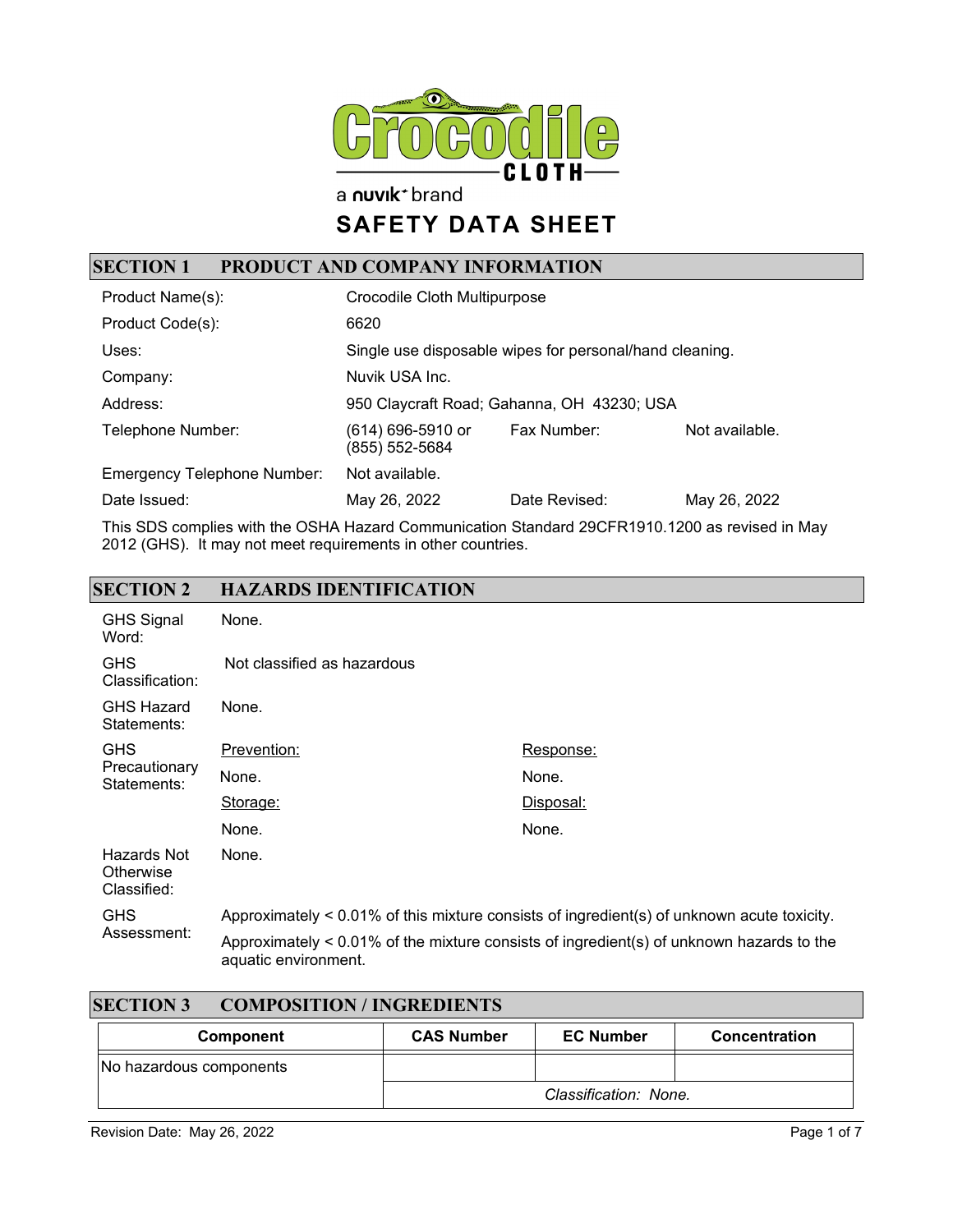#### **SECTION 3 COMPOSITION / INGREDIENTS**

Other components are non-hazardous, do not significantly contribute to the hazards of the product or do not require disclosure.

Trade Secret Claims: Specific chemical identity and/or exact percentage (concentration) of components has been withheld as a trade secret.

For the full text of the H-Statements mentioned in this Section, see Section 16.

#### **SECTION 4 FIRST AID MEASURES**

| First Aid - Eyes:                                       | In case of contact, immediately flush eyes with plenty of water for at least 15<br>minutes. Get medical attention, if irritation develops.                                                                                                                                              |
|---------------------------------------------------------|-----------------------------------------------------------------------------------------------------------------------------------------------------------------------------------------------------------------------------------------------------------------------------------------|
| First Aid - Skin:                                       | In the unlikely event that contact causes a reaction, flush area with soap and water<br>and seek medical attention.                                                                                                                                                                     |
| First Aid - Ingestion:                                  | If swallowed and feel unwell, call a physician or poison control center. DO NOT<br>induce vomiting unless directed to do so by a physician or poison control center. If<br>victim is fully conscious, give a cupful of water. Never give anything by mouth to<br>an unconscious person. |
| First Aid - Inhalation:                                 | In the unlikely event that inhalation of product mists causes a reaction, move victim<br>away from source of exposure and into fresh air. See medical attention.                                                                                                                        |
| Important Symptoms /<br>Effects – Acute and<br>Delayed: | Mild tissue inflammation.                                                                                                                                                                                                                                                               |
| Advice to Physician:                                    | Treat symptomatically.                                                                                                                                                                                                                                                                  |

#### **SECTION 5 FIRE FIGHTING MEASURES**

| <b>Extinguishing Media:</b>                               | Treat surrounding material. Water spray, dry chemical, carbon dioxide, or<br>foam is recommended. Carbon dioxide can displace oxygen. Use caution<br>when applying carbon dioxide in confined spaces. |
|-----------------------------------------------------------|-------------------------------------------------------------------------------------------------------------------------------------------------------------------------------------------------------|
| Specific Hazards:                                         | This product is not flammable. This product may give rise to hazardous<br>vapors in a fire. Vapors/fumes may be irritating, corrosive and/or toxic.                                                   |
| Protective equipment and<br>procedures for fire-fighters. | Wear full protective clothing and self-contained breathing apparatus.                                                                                                                                 |
| <b>Additional Advice:</b>                                 | None.                                                                                                                                                                                                 |

#### **SECTION 6 ACCIDENTAL RELEASE MEASURES**

| Spill Procedures:                 | Collect and/or wipe up spills with an absorbent towel/material and transfer<br>into suitable containers for recovery or disposal. Finally flush area with<br>water. |
|-----------------------------------|---------------------------------------------------------------------------------------------------------------------------------------------------------------------|
| <b>Personal Precautions:</b>      | No special protective clothing is required.                                                                                                                         |
| <b>Environmental Precautions:</b> | No special containment is necessary.                                                                                                                                |

#### **SECTION 7 HANDLING AND STORAGE**

Handling: No special handling is required.

Storage: Keep container(s) tightly closed. Use and store this material at ambient temperatures away from heat, direct sunlight and hot metal surfaces. Keep away from any incompatible materials (see Section 10).

Additional Advice: Store in original container. Store as directed by the manufacturer.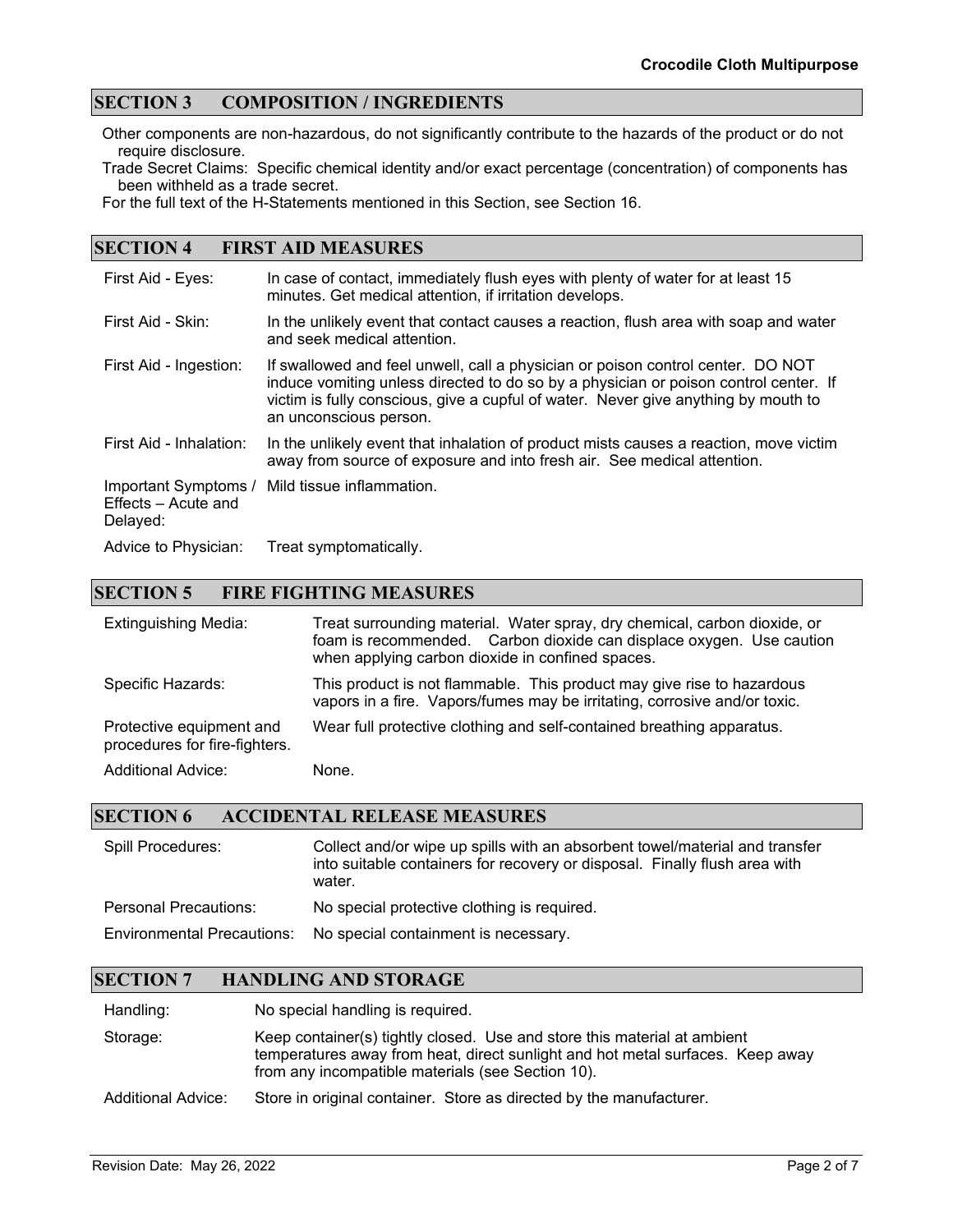### **SECTION 8 EXPOSURE CONTROLS AND PERSONAL PROTECTION**

| <b>Occupational Exposure</b><br>Standards: | Exposure limits are listed below, if they exist.                                                                                                                |
|--------------------------------------------|-----------------------------------------------------------------------------------------------------------------------------------------------------------------|
| Crocodile Cloth:                           | None.                                                                                                                                                           |
| <b>Engineering Control</b><br>Measures:    | Not required under normal conditions of use.                                                                                                                    |
| <b>Respiratory Protection:</b>             | A NIOSH certified respirator with an organic cartridge may be used under<br>conditions where airborne concentrations are expected to exceed exposure<br>limits. |
| Hand Protection:                           | Not required under normal conditions of use.                                                                                                                    |
| Eye Protection:                            | Not required under normal conditions of use.                                                                                                                    |
| <b>Body Protection:</b>                    | Not required under normal conditions of use.                                                                                                                    |

## **SECTION 9 PHYSICAL AND CHEMICAL PROPERTIES**

| <b>Physical State:</b>                        | Liquid mixture impregnated into a non-woven fabric    |
|-----------------------------------------------|-------------------------------------------------------|
| Color:                                        | White to slightly off-white                           |
| Odor:                                         | Characteristic, faint                                 |
| Odor Threshold:                               | Not available.                                        |
| pH:                                           | $5.0 - 6.0$                                           |
| Melting Point/Range (°C/°F):                  | Not available.                                        |
| Boiling Point/Range (°C/°F):                  | $\geq 100^{\circ}$ C / 212°C (based on constituents)  |
| Flash Point (PMCC) (°C/°F):                   | $\geq 96^{\circ}$ C / 204.8°C (based on constituents) |
| <b>Evaporation Rate:</b>                      | Not available.                                        |
| Flammability / Explosivity Limits in Air (%): | Not available.                                        |
| Vapor Pressure:                               | $\leq$ 23.8 mmHg (25°C) (based on constituents)       |
| Vapor Density (Air = $1$ ):                   | Not available.                                        |
| <b>Relative Density:</b>                      | Not available.                                        |
| Solubility in Water:                          | Soluble (based on constituents - liquid mixture)      |
| <b>Partition Coefficient:</b>                 | Not available.                                        |
| Autoignition Temperature (°C/°F):             | Not available.                                        |
| Decomposition Temperature (°C/°F):            | Not available.                                        |
| Viscosity:                                    | Not available.                                        |
| <b>Explosive Properties:</b>                  | None.                                                 |
| <b>Oxidizing Properties:</b>                  | None.                                                 |
| Volatile Organic Content (VOC) (g/l):         | $<$ 25 g/l (as defined by 40CFR51.100)                |
|                                               |                                                       |

#### **SECTION 10 STABILITY AND REACTIVITY**

| Reactivity:               | Product will not undergo additional reaction.        |
|---------------------------|------------------------------------------------------|
| Stability:                | Stable under normal storage conditions.              |
| Hazardous Polymerization: | Will not occur.                                      |
| Conditions to Avoid:      | Contact with incompatible materials, excessive heat. |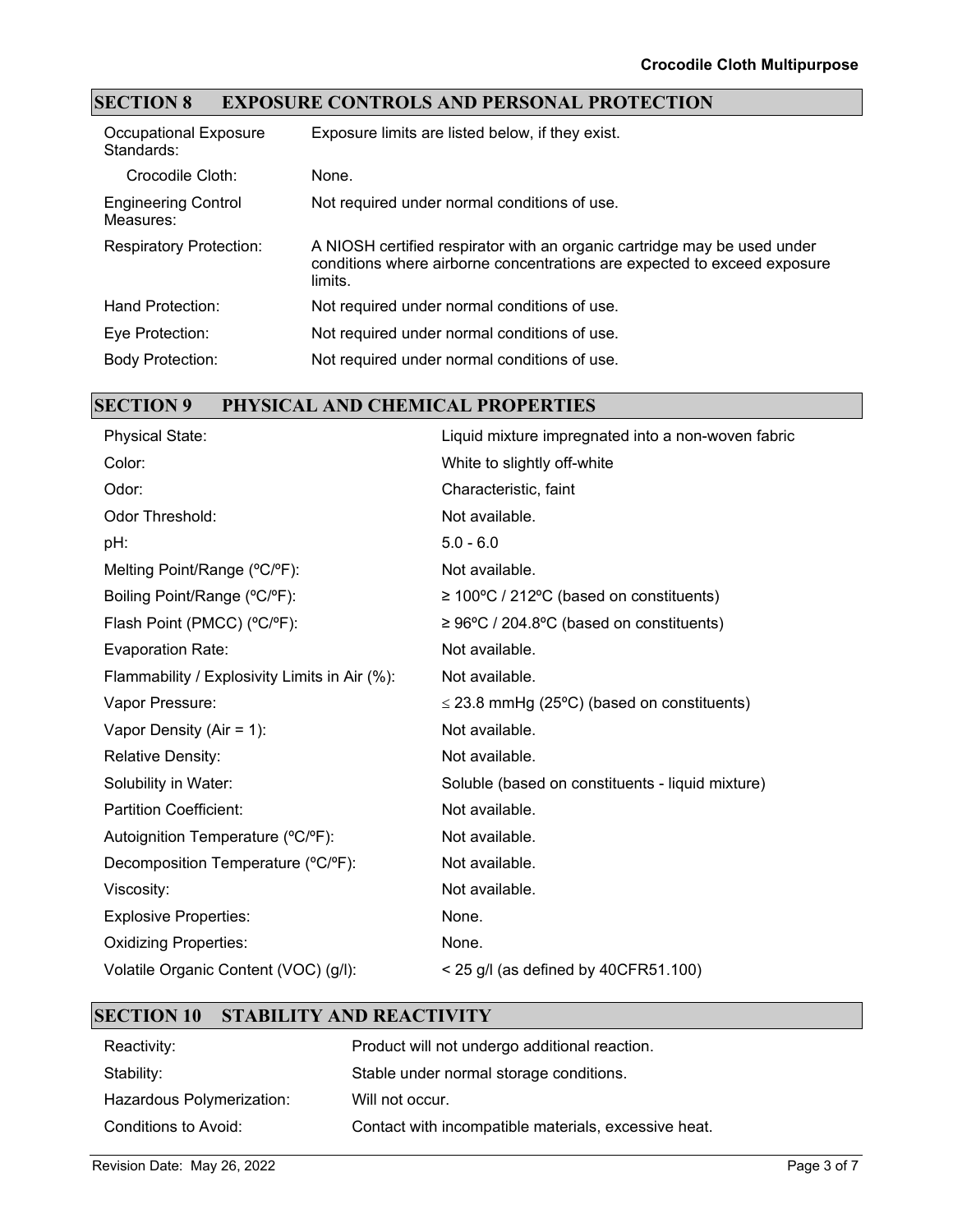#### **SECTION 10 STABILITY AND REACTIVITY**

Incompatibilities: Strong oxidizing agents, strong acids, strong bases.

Hazardous Decomposition Products:

Oxides of carbon, aliphatic compounds, toxic by-products.

#### **SECTION 11 TOXICOLOGICAL INFORMATION**

| If available, toxicity data for the product is given; otherwise component data is listed.               |                                                                                                                           |  |
|---------------------------------------------------------------------------------------------------------|---------------------------------------------------------------------------------------------------------------------------|--|
| <b>Acute Toxicity:</b>                                                                                  | This product is not expected to be appreciably harmful.                                                                   |  |
| Skin Corrosion / Irritation:                                                                            | The product may be mildly irritating to the skin. Product testing found faint,<br>barely perceptible erythema/irritation. |  |
| Serious Eye Damage /<br>Irritation:                                                                     | The product may be slightly irritating to the eyes.                                                                       |  |
| Respiratory or Skin<br>Sensitization:                                                                   | The product is not expected to be dermally sensitizing.                                                                   |  |
| Mutagenicity:                                                                                           | This product is not expected to be mutagenic.                                                                             |  |
| Carcinogenicity:                                                                                        | This product is not expected to be carcinogenic.                                                                          |  |
| Reproductive /<br>Developmental Toxicity:                                                               | This product is not expected to be reproductively or developmentally harmful.                                             |  |
| Chronic/Subchronic<br><b>Toxicity: Specific Target</b><br>Organ/Systemic Toxicity -<br>Single Exposure: | This product is not expected to cause organ effects or systemic toxicity upon<br>a single exposure.                       |  |
| Chronic/Subchronic<br>Toxicity: Specific Target<br>Organ/Systemic Toxicity -<br>Repeated Exposure:      | This product is not expected to cause organ effects or systemic toxicity upon<br>repeated exposure.                       |  |
| <b>Aspiration Hazard:</b>                                                                               | This product does not pose an appreciable aspiration hazard.                                                              |  |
| Additional Information:                                                                                 | None.                                                                                                                     |  |

#### **SECTION 12 ECOLOGICAL INFORMATION**

*If available, ecological data for the product is given; otherwise component data is listed.*

| <b>Acute Ecotoxicity:</b>  | This product is not expected to be appreciably harmful to aquatic species.                      |
|----------------------------|-------------------------------------------------------------------------------------------------|
| Mobility:                  | No data.                                                                                        |
| Persistence/Degradability: | Biodegradability of the entire product depends on the substrate/part number<br>(see packaging). |
| Bioaccumulation:           | Not expected to bioaccumulation in living tissue.                                               |
| Other adverse effects:     | None.                                                                                           |

#### **SECTION 13 DISPOSAL CONSIDERATION**

| Environmental precautions: | No special containment is necessary.                                                  |
|----------------------------|---------------------------------------------------------------------------------------|
| Product Disposal:          | Dispose in accordance with all local, state (provincial), and federal<br>regulations. |
| Container Disposal:        | Dispose in accordance with all local, state (provincial), and federal<br>regulations. |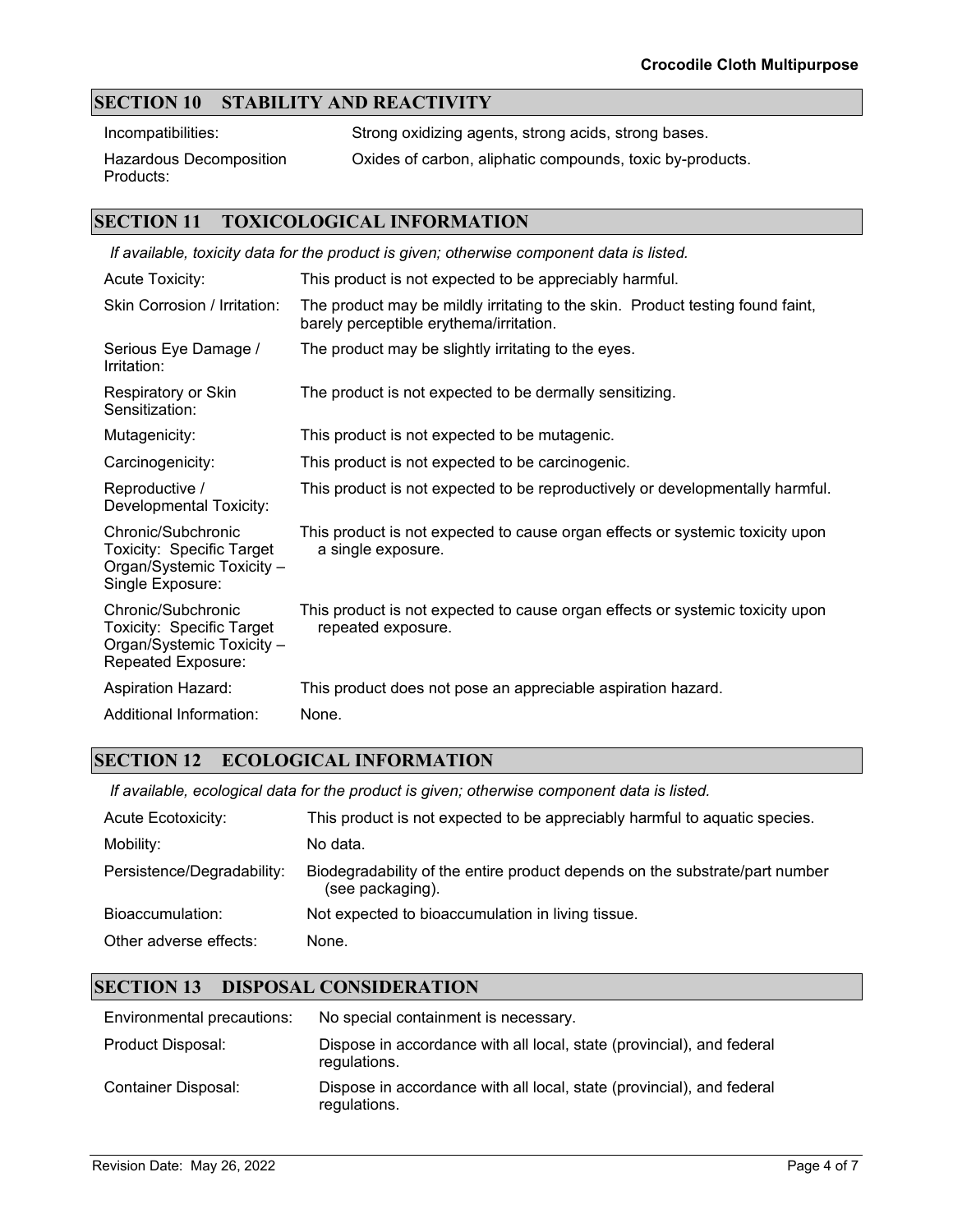### **SECTION 14 TRANSPORT INFORMATION**

| DOT (US):             |               |
|-----------------------|---------------|
| Proper Shipping Name: | Not regulated |
| <b>UN Number:</b>     | None.         |
| Class:                | None.         |
| Packaging Group:      | None.         |
| Reportable Quantity:  | None.         |
| Marine Pollutant:     | None.         |
| IATA:                 |               |
| Proper Shipping Name: | Not regulated |
| <b>UN Number:</b>     | None.         |
| Class:                | None.         |
| Packing Group:        | None.         |
| IMDG:                 |               |
| Proper Shipping Name: | Not regulated |
| <b>UN Number:</b>     | None.         |
| Class:                | None.         |
| Packing Group:        | None.         |
| Marine Pollutant:     | None.         |

*Transportation classifications may vary by container volume and may be influenced by regional or country variations in regulations.*

#### **SECTION 15 REGULATORY INFORMATION**

| US Toxic Substance Control<br>Act:      | The components of this product are exempt from the inventory listing<br>requirements of the U.S. Toxic Substances Control Act (TSCA)<br>Chemical Substance Inventory, when used in cosmetic/personal<br>cleaning products. |
|-----------------------------------------|----------------------------------------------------------------------------------------------------------------------------------------------------------------------------------------------------------------------------|
| Canadian Domestic Substance<br>List:    | One or more components of this product are not listed on the Canadian<br>Domestic Substance List. Limited quantities may be permitted.                                                                                     |
| EU REACh:                               | One or more components of this product may not have been pre-listed or<br>registered under REACh. Limited quantities may be permitted.                                                                                     |
| TSCA Sec. 12(b) Export<br>Notification: | This product does not contain a chemical at or above de minimis<br>concentrations which requires reporting.                                                                                                                |
| Canadian WHMIS                          | None.                                                                                                                                                                                                                      |
| Classification:                         | This product has been classified in accordance with the hazard criteria of<br>the CPR and the SDS contains all of the information required by the<br>CPR.                                                                  |
| Massachusetts Right-To-Know:            | This product does not contain materials subject to disclosure under the<br>Massachusetts Right-To-Know Law.                                                                                                                |
| New Jersey Right-To-Know:               | This product does not contain materials subject to disclosure under the<br>New Jersey Right-To-Know Law.                                                                                                                   |
| Pennsylvania Right-To-Know:             | This product does not contain materials subject to disclosure under the<br>Pennsylvania Right-To-Know Law.                                                                                                                 |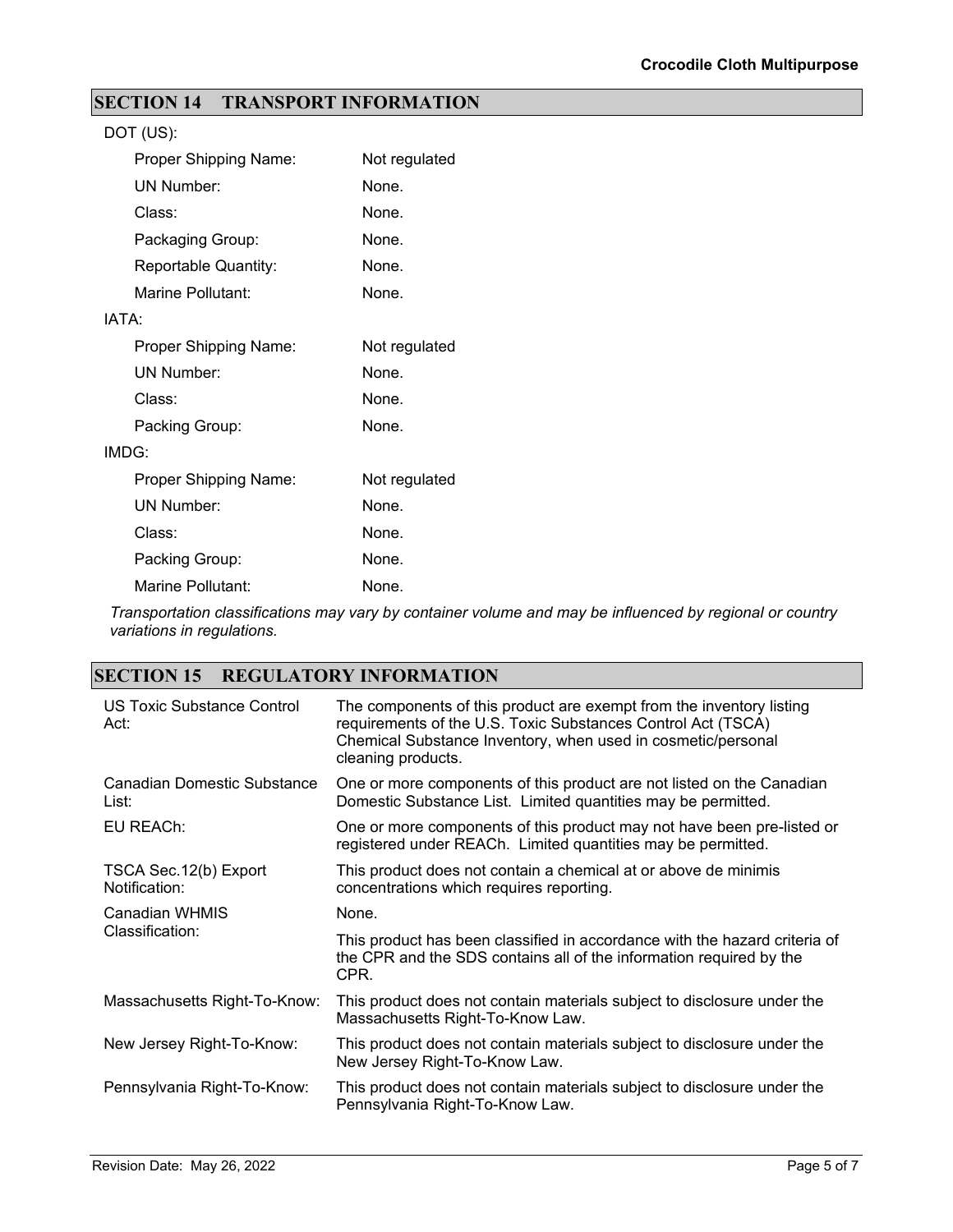## **SECTION 15 REGULATORY INFORMATION**

| California Proposition 65:                        |                                                                                                        | This product does not contain materials which the State of California has<br>found to cause cancer, birth defects or other reproductive harm. |
|---------------------------------------------------|--------------------------------------------------------------------------------------------------------|-----------------------------------------------------------------------------------------------------------------------------------------------|
| <b>SARA TITLE III-Section</b>                     | None.                                                                                                  |                                                                                                                                               |
| 311/312 Categorization (40<br>CFR 370):           |                                                                                                        | (as of 2018, the EPA has adopted GHS hazard classifications)                                                                                  |
| SARA TITLE III-Section 313<br>(40 CFR 372):       | at or above de minimis concentrations.                                                                 | This product does not contain materials which are listed in Section 313                                                                       |
| <b>CERCLA Hazardous</b><br>Substance (40 CFR 302) | This product does not contain materials subject to reporting under<br>CERCLA and Section 304 of EPCRA. |                                                                                                                                               |
| Water Hazard Class (WGK):                         |                                                                                                        | This product is slightly water-endangering (WGK=1).                                                                                           |
| Other Chemical Inventories:                       | Australia (AICS):                                                                                      | One or more components are not listed.                                                                                                        |
|                                                   | China (IECSC):                                                                                         | One or more components are not listed.                                                                                                        |
|                                                   | Japan (ENCS):                                                                                          | All components are listed or exempt.                                                                                                          |
|                                                   | Korea (KCI):                                                                                           | One or more components are not listed.                                                                                                        |
|                                                   | Philippines (PICCS):                                                                                   | One or more components are not listed.                                                                                                        |
|                                                   | Taiwan (TCSI):                                                                                         | All components are listed.                                                                                                                    |

# **SECTION 16 OTHER INFORMATION**

| NFPA Rating - HEALTH:                                     | 1                                                                                                                                                  |                                                                                                                                                                                                                                                                                                                                                                                                                                                                                                                                                                                                                                                                                                                                                                                  |              |  |
|-----------------------------------------------------------|----------------------------------------------------------------------------------------------------------------------------------------------------|----------------------------------------------------------------------------------------------------------------------------------------------------------------------------------------------------------------------------------------------------------------------------------------------------------------------------------------------------------------------------------------------------------------------------------------------------------------------------------------------------------------------------------------------------------------------------------------------------------------------------------------------------------------------------------------------------------------------------------------------------------------------------------|--------------|--|
| NFPA Rating - FIRE:                                       | 1                                                                                                                                                  |                                                                                                                                                                                                                                                                                                                                                                                                                                                                                                                                                                                                                                                                                                                                                                                  |              |  |
| NFPA Rating - REACTIVITY:                                 | 0                                                                                                                                                  |                                                                                                                                                                                                                                                                                                                                                                                                                                                                                                                                                                                                                                                                                                                                                                                  |              |  |
| <b>NFPA Rating - SPECIAL:</b>                             | <b>NONE</b>                                                                                                                                        |                                                                                                                                                                                                                                                                                                                                                                                                                                                                                                                                                                                                                                                                                                                                                                                  |              |  |
| Full text of H-Statements referred<br>to under Section 3: |                                                                                                                                                    |                                                                                                                                                                                                                                                                                                                                                                                                                                                                                                                                                                                                                                                                                                                                                                                  |              |  |
| None.                                                     |                                                                                                                                                    |                                                                                                                                                                                                                                                                                                                                                                                                                                                                                                                                                                                                                                                                                                                                                                                  |              |  |
| SDS Date Issued:                                          | May 26, 2022                                                                                                                                       |                                                                                                                                                                                                                                                                                                                                                                                                                                                                                                                                                                                                                                                                                                                                                                                  |              |  |
| <b>SDS Current Version:</b>                               | 1.0                                                                                                                                                | Version Date:                                                                                                                                                                                                                                                                                                                                                                                                                                                                                                                                                                                                                                                                                                                                                                    | May 26, 2022 |  |
| <b>SDS Revision History:</b>                              | v1.0 Initial version.                                                                                                                              |                                                                                                                                                                                                                                                                                                                                                                                                                                                                                                                                                                                                                                                                                                                                                                                  |              |  |
| Abbreviations:                                            | GHS:<br>$CAS#$ :<br>OSHA:<br>NFPA:<br>DOT:<br>RCRA:<br>TLV:<br>TWA:<br>PEL:<br>STEL:<br>WEEL:<br>AIHA:<br>NTP:<br>IARC:<br>LD50:<br>LC50:<br>NOEL: | Globally Harmonized System of Classification and Labeling of<br>Chemicals<br><b>Chemical Abstract Services Number</b><br>ACGIH: American Conference of Governmental Industrial Hygienists<br>Occupational Safety and Health Administration<br>National Fire Protection Association<br>US Department of Transportation<br>US Resource Conservation and Recovery Act<br><b>Threshold Limit Value</b><br>Time-Weighted Average<br>Permissible Exposure Limit<br>Short Term Exposure Limit<br>Workplace Environmental Exposure Levels<br>American Industrial Hygiene Association<br>National Toxicology Program<br>International Agency for Research on Cancer<br>Lethal Dose 50%<br>Lethal Concentration 50%<br>NOAEL: No Observed Adverse Effect Level<br>No Observed Effect Level |              |  |